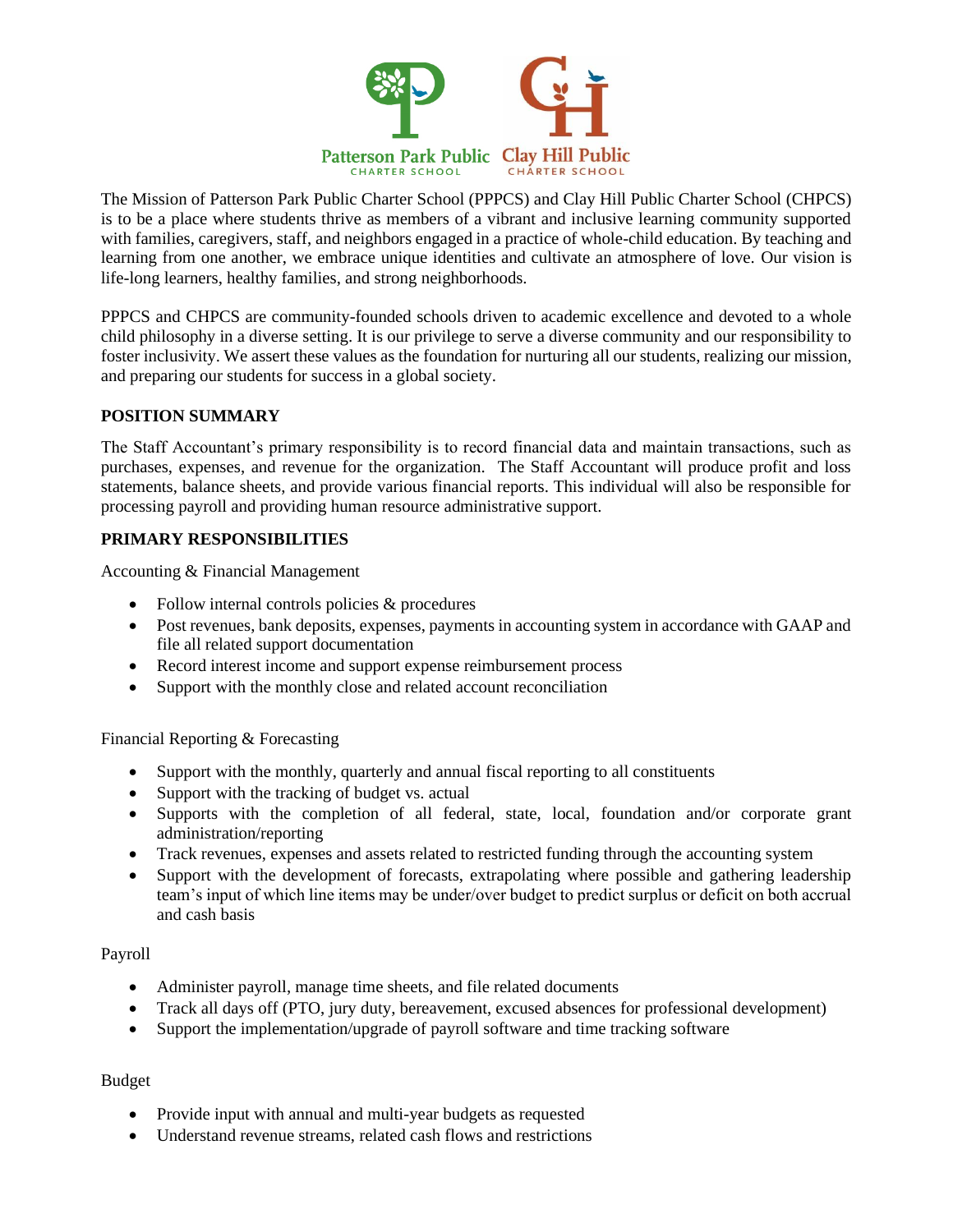Audit Preparation

- Support with tasks related to the annual financial audit and tax/990 filings with auditors
- Support with closing the books for fiscal year and preparation of all requested audit schedules, analyses, and support documentation
- Support with providing auditors all additional open items to complete financial statements and 990s

## Human Resources

- Handle the administration related to new employees including W-4s, I-9s, HR Manual, hire letters, direct deposit and garnishment management
- Liaise and follow up with vendors/brokers to enroll/withdraw staff members in/from benefits including insurance (health, dental, vision, long-term/short-term disability and/or life), retirement plans and COBRA

### Compliance

- Understand financial requirements per charter authorizer and support compliance duties charter renewal
- Support with completion of compliance responsibilities including Titles I-V & fingerprinting

Perform additional duties and tasks as needed and assigned

# **KNOWLEDGE, SKILLS, AND ABILITIES REQUIRED**

- Minimum of two (2) years of accounting and/or bookkeeping experience. Prior experience working in education, or non-profit environment is a plus
- One to two years of experience processing payroll
- Strong time management, planning and prioritization skills. Demonstrated ability to effectively manage tasks and projects with competing priorities and demands
- Exceptional attention to detail and high level of accuracy
- Professional presentation and demeanor
- Excellent verbal and written communication skills
- Effective decision-making skills. Ability to exercise critical thinking skills, connect underlying issues and assess potential implications
- Strong analytical skills and problem-solving skills. Ability to interpret and effectively use financial data to analyze the interplay between the organization, and departments
- Strong work ethic and attention to detail. High level of dedication and commitment to excellence
- Excellent service orientation. Ability to work and interact effectively with a diverse population and at all levels within the organization
- Flexibility and adaptability. Ability to respond quickly to changes, priority shifts, and requests
- Intellectual curiosity and willingness to learn new concepts
- Ability to work independently and with a high level of autonomy

# **EDUCATION REQUIRED**

• High school diploma or GED required. Additional education is a plus.

# **TECHNICAL SKILLS REQUIRED**

- Proficiency with Google Documents and Microsoft Office Suite. Advanced knowledge in Excel
- Strong technical skills. Experience with QuickBooks, HRIS, and/or payroll systems
- Data entry skills